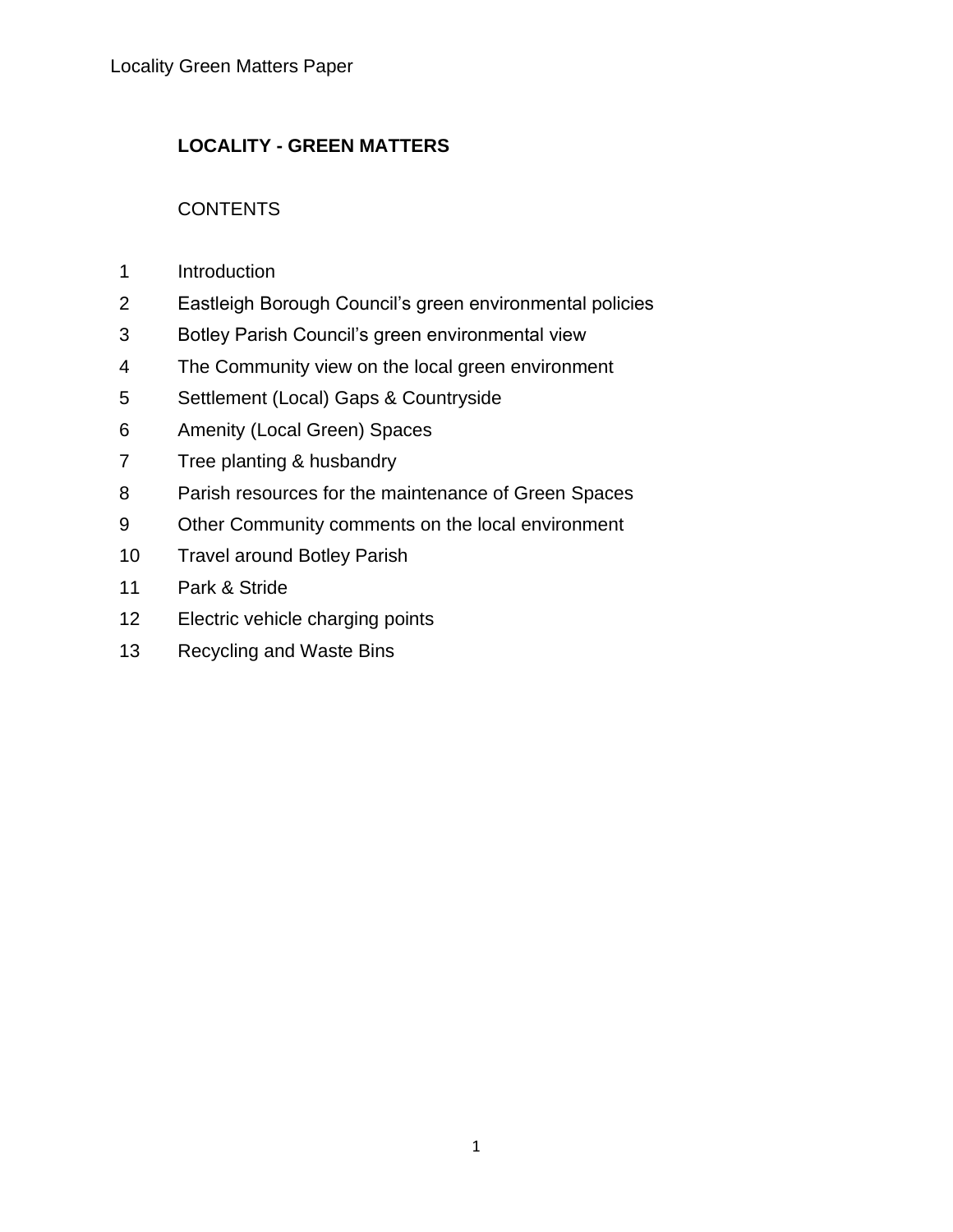#### **1 Introduction**

- 1.1 Botley Parish has traditionally been regarded as a rural community with the Village centre surrounded by farm and woodland. In 1805 William Cobbett, who is best remembered for his famous work *Rural Rides*, moved to Botley in order to pursue one of his passions, which was farming. Later with the coming of the railway the Parish became renowned as a strawberry growing area and to-day many of the streets in West Botley are named after strawberry varieties.
- 1.2 The River Hamble and its tributaries have always heavily influenced the Botley locality and its impact continues to be closely monitored by the Hamble River Authority.
- 1.3 Further information about the Heritage and History of Botley Village can be found using the links below

[https://www.botley.com/np-evidence-base-2/send/84-np-evidence](https://www.botley.com/np-evidence-base-2/send/84-np-evidence-base/901-heritage-paper)[base/901-heritage-paper](https://www.botley.com/np-evidence-base-2/send/84-np-evidence-base/901-heritage-paper) [https://www.botley.com/np-evidence-base-2/send/84-np-evidence](https://www.botley.com/np-evidence-base-2/send/84-np-evidence-base/1151-locality-hh-paper-appendix)[base/1151-locality-hh-paper-appendix](https://www.botley.com/np-evidence-base-2/send/84-np-evidence-base/1151-locality-hh-paper-appendix)

### **2 Eastleigh Borough Council's green environmental policies**

- 2.1 Eastleigh Borough Council has a Green Borough Corporate Strategy. The four main strands of the Strategy are:
	- a Tackling congestion;
	- b Developing Green Infrastructure;
	- c Maintaining an excellent environment for all, and;
	- d Minimising waste and maximising use of resources.
- 2.2 Eastleigh Borough Council has a declared Borough goal of carbon neutrality by 2030. Further information on Eastleigh Borough Council's green initiatives and advice to residents can be found using the links below:

<https://www.eastleigh.gov.uk/media/3903/green-borough.pdf> <https://www.eastleigh.gov.uk/environmental-health/pollution/air-quality> [https://www.eastleigh.gov.uk/media/6356/climate-change-and](https://www.eastleigh.gov.uk/media/6356/climate-change-and-environmental-emergency-interim-action-plan-november-2019.pdf)[environmental-emergency-interim-action-plan-november-2019.pdf](https://www.eastleigh.gov.uk/media/6356/climate-change-and-environmental-emergency-interim-action-plan-november-2019.pdf) [https://www.eastleigh.gov.uk/media/6355/climate-change-and](https://www.eastleigh.gov.uk/media/6355/climate-change-and-environmental-emergency-strategy-2020-2030.pdf)[environmental-emergency-strategy-2020-2030.pdf](https://www.eastleigh.gov.uk/media/6355/climate-change-and-environmental-emergency-strategy-2020-2030.pdf)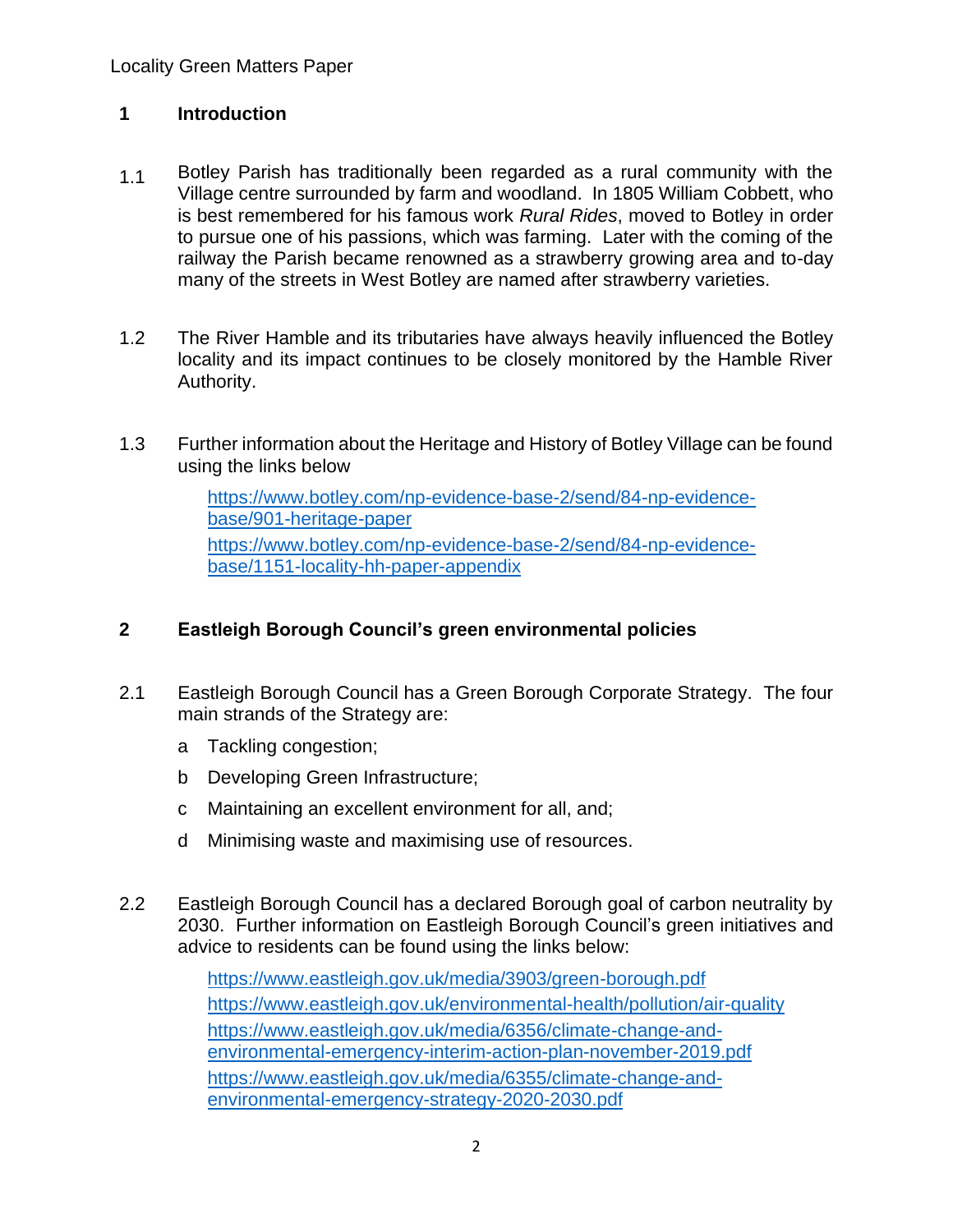[https://www.eastleigh.gov.uk/climate-change-and-environment/what-you](https://www.eastleigh.gov.uk/climate-change-and-environment/what-you-can-do/energy-efficiency/saving-energy-and-water-at-home)[can-do/energy-efficiency/saving-energy-and-water-at-home](https://www.eastleigh.gov.uk/climate-change-and-environment/what-you-can-do/energy-efficiency/saving-energy-and-water-at-home) [https://www.eastleigh.gov.uk/climate-change-and-environment/what-you](https://www.eastleigh.gov.uk/climate-change-and-environment/what-you-can-do)[can-do](https://www.eastleigh.gov.uk/climate-change-and-environment/what-you-can-do)

## **3 Botley Parish Council's green environmental view**

3.1 Whilst Botley Parish Council are fully supportive of Eastleigh Borough Council's goal of becoming carbon neutral by 2025 it must be tempered by the current United Kingdom Government goal of carbon neutrality by 2050.

> [https://www.gov.uk/government/news/uk-becomes-first-major-economy-to](https://www.gov.uk/government/news/uk-becomes-first-major-economy-to-pass-net-zero-emissions-law)[pass-net-zero-emissions-law](https://www.gov.uk/government/news/uk-becomes-first-major-economy-to-pass-net-zero-emissions-law)

3.2 Botley Parish Council are committed to working with local Councils, other relevant Agencies and the community to support the accelerated Government target of phasing out the sale of petrol and diesel powered vehicles by 2035.

> [https://www.cnbc.com/2020/02/04/uk-government-plans-to-ban-sale-of](https://www.cnbc.com/2020/02/04/uk-government-plans-to-ban-sale-of-diesel-and-gasoline-cars-by-2035.html)[diesel-and-gasoline-cars-by-2035.html](https://www.cnbc.com/2020/02/04/uk-government-plans-to-ban-sale-of-diesel-and-gasoline-cars-by-2035.html)

- 3.3 Botley Parish Council are committed to working with local Councils, other relevant Agencies and the community to support the Government target of phasing out the sale of coal and wet wood as a domestic heating fuel, starting in 2021.
- 3.4 Botley Parish Council will do all in its power to ensure the environmental impacts of day-to day activities that it manages are minimised. The Council will encourage the community to identify ways that households and the Parish Council can work together to make our local environment greener.
- 3.5 More detailed observations on the local green environment and potential options for change are covered in paragraphs 5 to 13 of this paper.
- 3.6 Aims:
	- a Botley Parish Council will ensure that whenever possible its policies and actions will address moves toward the goal of carbon neutrality, and;
	- b Work with local Councils, other relevant Agencies and the community to support moves to reduce air pollution.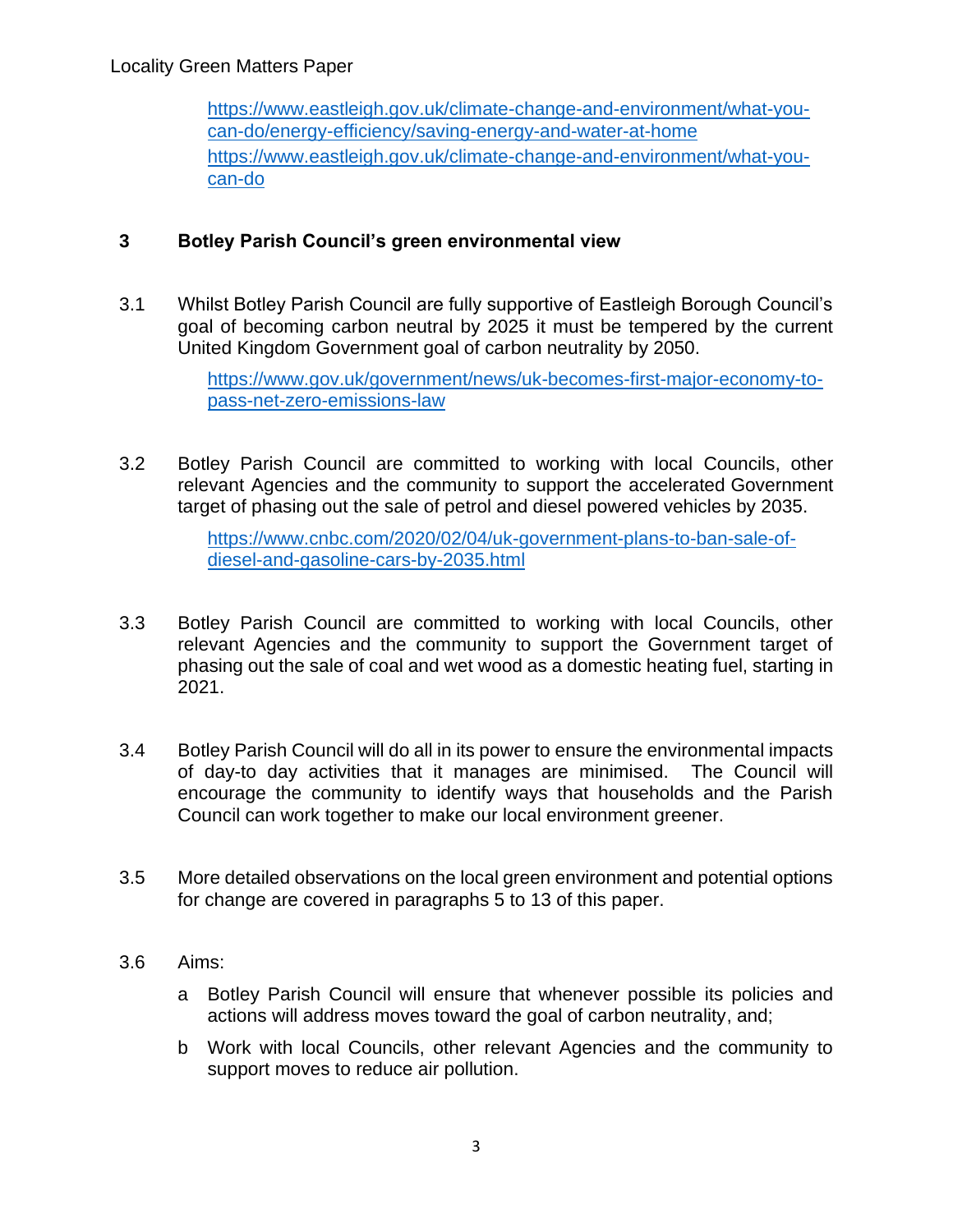### **4 The Community view on the local green environment**

4.1 Some questions relating to the local environment were included in the 2016 Community Questionnaire and one similar question was included in the 2017 Community Questionnaire. Detailed results of the two Questionnaires can be found by using the link below

> [https://www.botley.com/np-evidence-base-2/send/84-np-evidence](https://www.botley.com/np-evidence-base-2/send/84-np-evidence-base/1140-surveys-paper)[base/1140-surveys-paper](https://www.botley.com/np-evidence-base-2/send/84-np-evidence-base/1140-surveys-paper)

4.2 It is clear from the Community's views that there is considerable concern about the local environment. Appropriate comments and conclusions have been included in paragraphs 5 to 12 of this paper.

# **5 Settlement (Local) Gaps & The Countryside**

- 5.1 The relevant points from the 2016 Survey were:
	- a 92% felt the current rural character of the Parish was good, and;
	- b 86% were either concerned or very concerned over the future loss of countryside.
- 5.2 Botley Parish Council supports the maintenance of Local & Country side (Settlement) gaps both between Botley and its neighbouring Parishes. The Council does not support the Eastleigh Borough Council decision to remove a number of these gaps, as set out in the Eastleigh Borough Local Plan Countryside gaps background paper (Eastleigh Borough Local Plan document number ENV002), which can be accessed using the link shown below.

<https://www.eastleigh.gov.uk/media/3452/final-countryside-gaps-bp.pdf>

- 5.3 The Parish Council made their Representations to the Inspector at the Hearings into New Developments in the Local Gaps (Policy S7) and the Protection of Countryside (Settlement) Gaps (Policy S8) concerning the proposal in the Eastleigh Borough Local Plan 2016-2036 to remove the Local Gap status from:
	- the land to the east of Sovereign Drive and Precosa Road;
	- the land between the western edge of Botley and Brook Lane, and;
	- the land east of the allocation BO1 (so land to the east of Crows Nest Lane and south of Maddoxford Lane), where an application for additional housing had been submitted.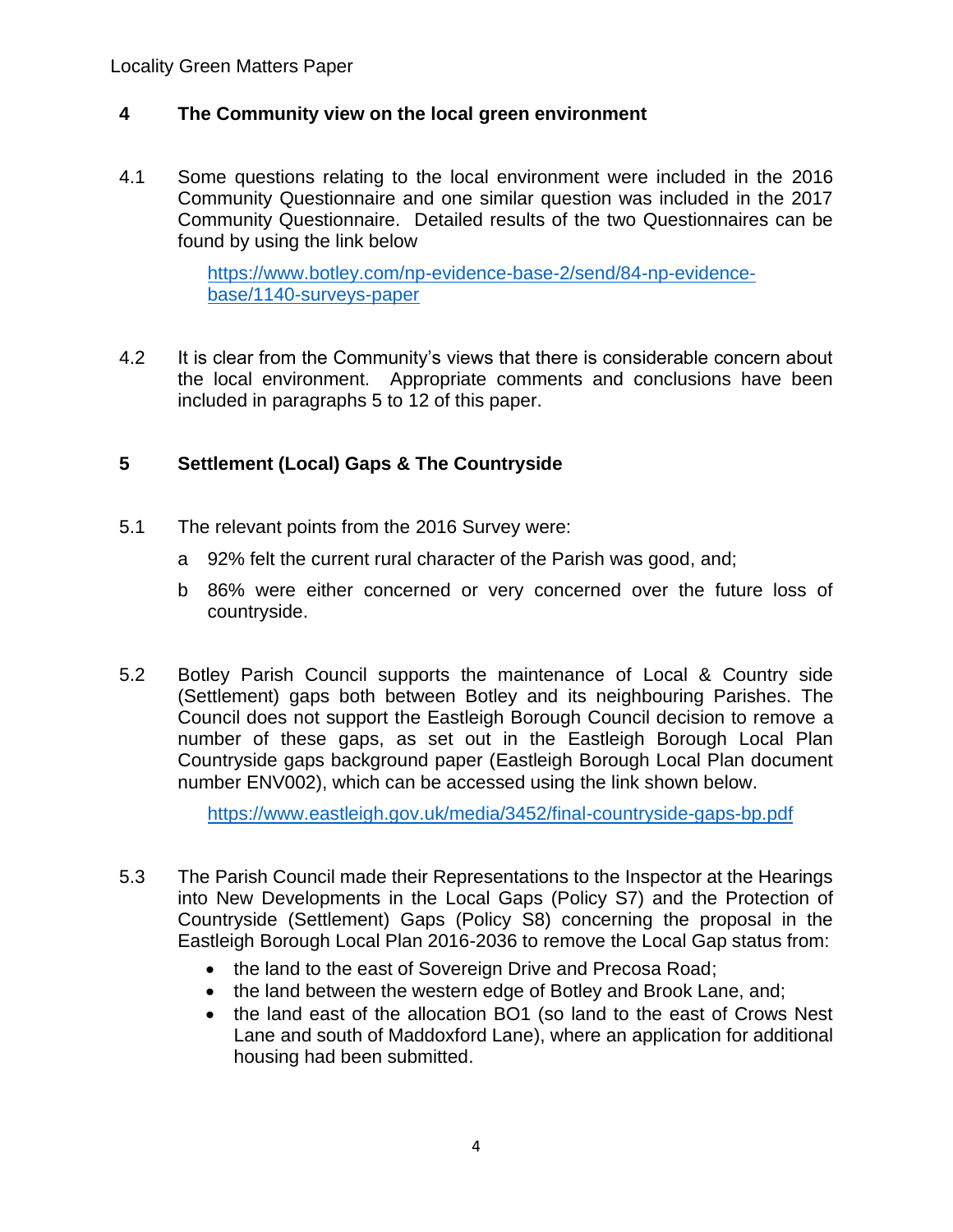The Council felt these changes were inconsistent with the stated Vision and Objectives of the Local Plan. A link to the Representations made is shown below.

- 5.4 Further loss of Settlement (Local) Gaps between Botley Parish and the neighbouring Parishes of Hedge End, Fair Oak, Durley and Curdridge would not be supported by either Botley Parish Council or the local community.
- 5.5 These green corridors provide opportunities for recreational activity, promote biodiversity and ensure that adjacent settlements maintain a distinct identity and do not simply merge into an urban sprawl.
- 5.6 The triangle of land south of Winchester Road, east of Woodhouse Lane and west of Holmesland Lane, which will be left after the Botley Bypass has been completed, must remain as a Settlement (Local) Gap.
- 5.7 All open space outside the built edge that is not already part of either Strategic or Development Management policies or forming a Settlement Gap must be deemed Countryside and so appropriately protected.
- 5.8 A full description of Settlement Gaps and the Countryside relevant to Botley Parish can be found in Section 5 of the Infrastructure Paper.
- 5.9 Aims:
	- a Consider the implications of any comment from the Inspector relating to Eastleigh Borough Local Plan's view on the removal of Settlement (Local) Gaps and development in the Countryside;
	- b Press Eastleigh Borough Council to reinstate the Settlement Gaps around Botley removed in the current proposed Eastleigh Borough Plan, and;
	- c Seek to ensure the area between Winchester Road, Woodhouse Lane and Holmesland Lane remains either a Settlement Gap or as recognised Countryside.

### **6 Amenity (Local Green) Spaces**

- 6.1 The relevant points from the 2016 and 2017 Surveys were:
	- a The majority regarded the present amount of open and green spaces (94%) and local wildlife and habitats (91%) as adequate or better. 60% felt a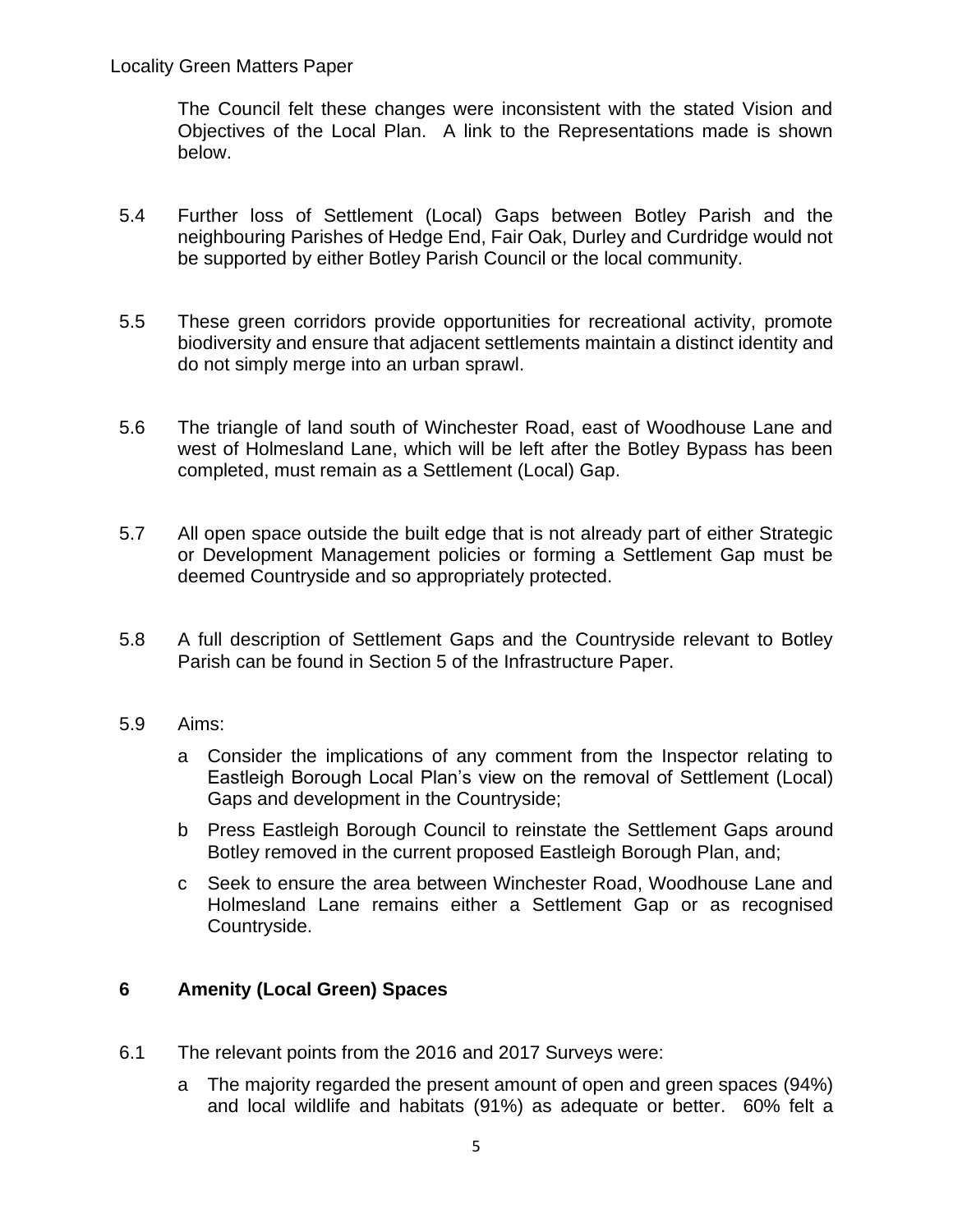community orchard or garden should be provided from future development. 91% were concerned about the future over-development of the Parish and its negative impact on green spaces;

- b 10% used the Recreation Grounds at least monthly and 30% used them weekly or more often. 26% felt the provision of leisure facilities, which included recreational spaces, was inadequate. Questions on what community benefits should be provided from future development showed that 72% felt more recreation space and 45% more sports facilities should be provided;
- c Only about 6% of residents used allotments regularly but 55% felt that more allotments should be provided from future development;
- d 61% were concerned about fly tipping. 56% were concerned about dog fouling. This not a significant problem in the High street Recreation Ground, which has Green Flag status (see paragraph 6.3) but may be a greater problem elsewhere in the Parish.
- 6.2 There are specific criteria that help define an amenity (local green) space. The space must be:
	- a In reasonably close proximity to the community it serves;
	- b Demonstrably special to the local community, because of its:
		- i beauty;
		- ii historic significance;
		- iii recreational value;
		- iv Tranquillity, and;
		- v richness of wildlife;
	- c Local in character and not simply an extensive tract of land.
- 6.3 Further information and guidance on amenity (local green) spaces can be found using the link below.

[https://neighbourhoodplanning.org/toolkits-and-guidance/making-local](https://neighbourhoodplanning.org/toolkits-and-guidance/making-local-green-space-designations-neighbourhood-plan/)[green-space-designations-neighbourhood-plan/](https://neighbourhoodplanning.org/toolkits-and-guidance/making-local-green-space-designations-neighbourhood-plan/)

6.4 Eastleigh Borough Council commissioned an Open Space Needs Assessment in 2017 (Eastleigh Borough Local Plan document number ENV003) and a summary of the main points are described below, and the full report can be accessed using the link shown below.

> [https://www.eastleigh.gov.uk/media/3476/final-report-eastleigh-open-space](https://www.eastleigh.gov.uk/media/3476/final-report-eastleigh-open-space-study.pdf)[study.pdf](https://www.eastleigh.gov.uk/media/3476/final-report-eastleigh-open-space-study.pdf)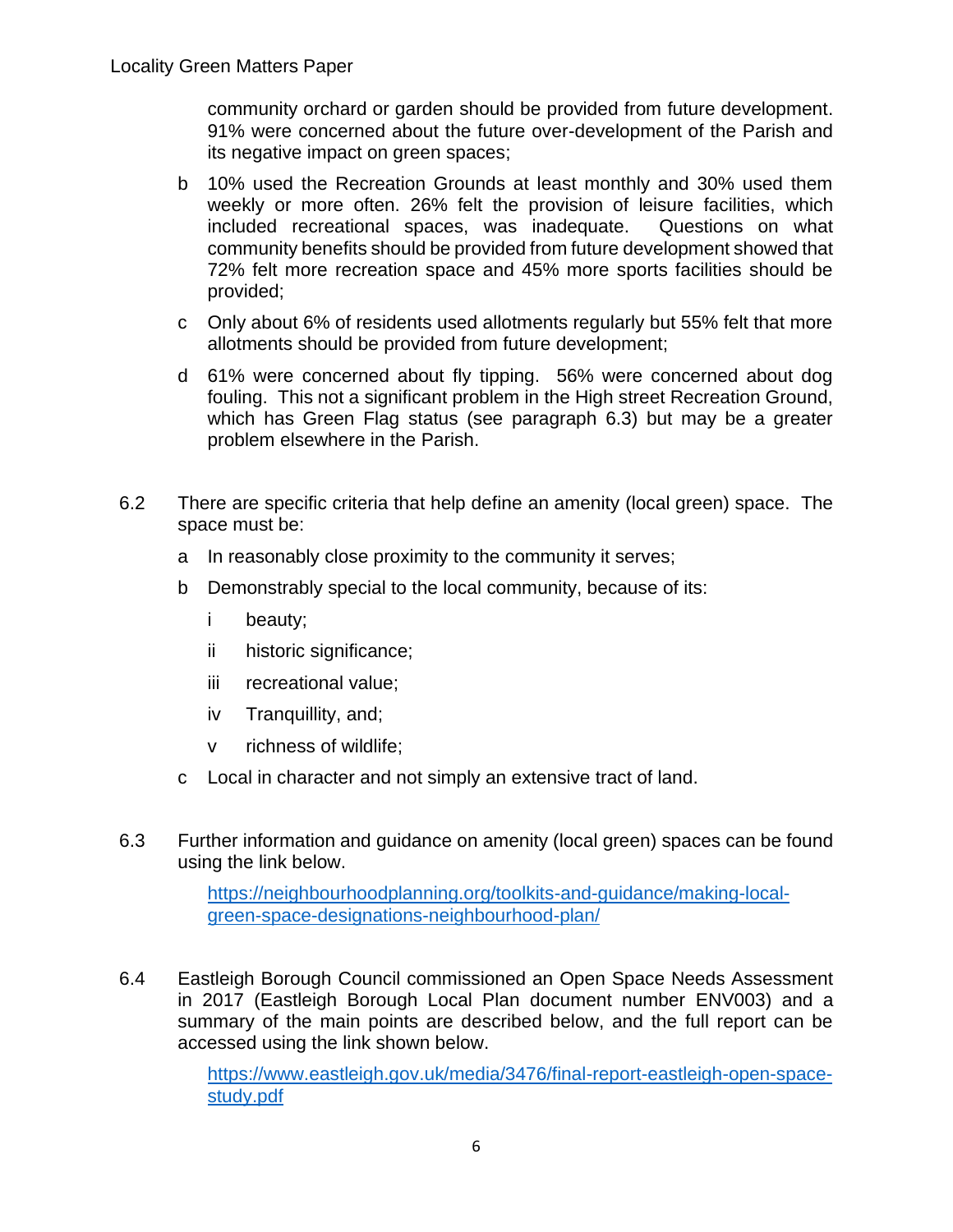- a The key issues and opportunities for open space in Eastleigh Borough have been identified as:
	- i the creation and improvement of green routes to improve linkage between open spaces;
	- ii to ensure pathways are maintained to a high standard to allow use by a variety of users, including those who are physically less able;
	- iii the creation of additional green space where there is an existing deficiency, or a deficiency is likely to arise in the future due to projected population growth;
	- iv improvements to sites which are currently scored as fair or poor quality in order to achieve good or very good quality, and;
	- v engage with communities to ensure new facilities meet local needs.
- b The Assessment reports on deficiencies and surpluses within the Borough:
	- i on the whole, provision of open space in the Borough is good,
	- ii there are some small pockets of deficiencies, and;
	- iii there are existing surpluses of amenity space in the Hedge End, West End and Botley Local Area, but generally these are not reported at a Parish level. The Assessment points out that these surpluses would be reduced with the proposed development in the area.
- c The Assessment proposes standards for the Borough, based on national and local guidance and the standards are shown in the table below

| Type of space       | <b>Quantity standard</b>               | Accessibility standard      |
|---------------------|----------------------------------------|-----------------------------|
| Children's Play     | 0.052 hectares per                     | 300 metres                  |
| Areas               | 1,000 population                       | 5 minute walk               |
| <b>Amenity Open</b> | 1.2 hectares per                       | 300 metres                  |
| Space               | 1,000 population                       | 5 minute walk               |
| Play Space for      | 0.022 hectares per                     | 900 metres                  |
| <b>Young People</b> | 1,000 population                       | 15 minute walk              |
| Allotments          | 0.125 hectares per<br>1,000 population | 900 metres<br>5 minute walk |

- d The two conclusions in the Assessment that relate directly to Botley Parish are:
	- i some of the Amenity Spaces and Play Spaces for Children do not meet the recommended access standards, and;
	- ii the Little Hatts Recreation Ground is in need of enhancement.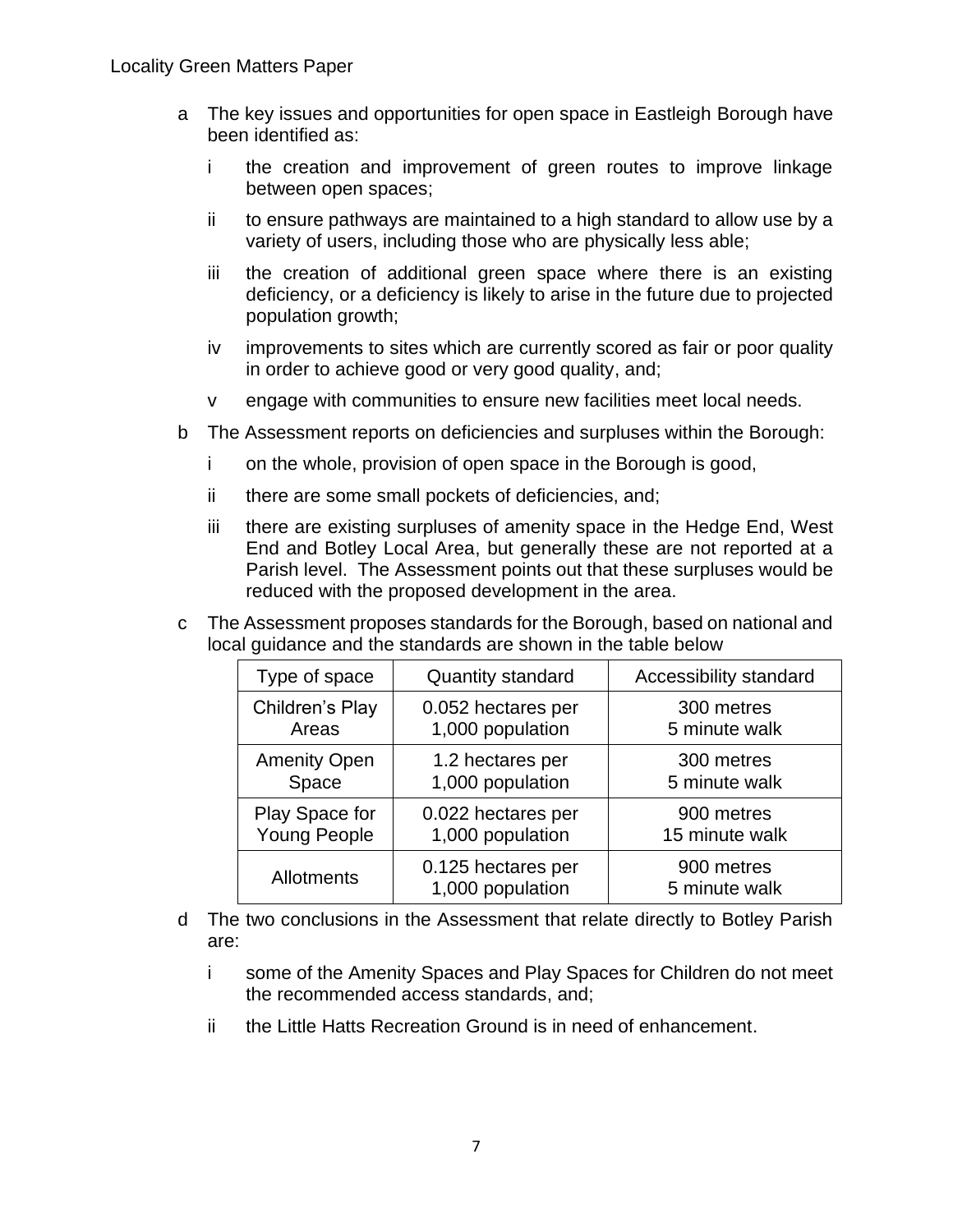- 6.5 A full description of Open (Amenity or Green) Spaces, Sites of Special Scientific Interest and Sites of Importance for Nature Conservation relevant to Botley Parish can be found in Section 6 of the Infrastructure Paper.
- 6.6 Botley Parish Council has managed the High Street Recreation Ground for over a century and the Council's continued commitment to providing high quality outdoor recreational facilities continues to be reinforced by the award and the retention of Green Flag status to this Ground.
- 6.7 The number and range of green spaces within Botley Parish has been significantly diminished as new developments have been built on a golf course, farmland and open green spaces. The rural environment in and around Botley Parish has decreased. Opportunities for residents living in Botley to access a rural environment have become increasingly limited.
- 6.8 Development will not be supported on green spaces managed by Botley Parish Council, which includes the High Street Recreation Ground, the Little Hatts Recreation Ground, the Boorley Park Playing Field, the Allotment sites and other designated green spaces. Also, development will not be supported on land immediately adjacent to designated green spaces, if it would harm their green character and the reason for their designation. This includes woodland in the River Hamble Country Park, the 21 Sites of Importance to Nature Conservation within the Parish and the Four Acres green space in Botley Village. Green corridors, roadside trees and verges which provide habitats for native wildlife and wildflowers that contribute to biodiversity should be protected and be well managed.
- 6.9 The Neighbourhood Plan seeks to protect remaining green spaces, including the associated native wild and plant life, within Botley Parish. As housing numbers more than double, the need for green spaces, footpaths and outdoor leisure facilities will increase. Any reduction in outdoor leisure amenities or access to local green spaces will unreasonably restrict the local community's access to recreational experiences.
- 6.10 Botley Parish Council will seek to preserve or enhance currently designated green spaces. or seek new designation for suitable areas as green spaces and native wild and plant life. Any green space currently owned by the Parish Council or purchased by the Parish in future should remain exempt from any housing development.
- 6.11 Botley Parish Council would wish to have the triangle of land south of Winchester Road, east of Woodhouse Lane and west of Holmesland Lane, which will be left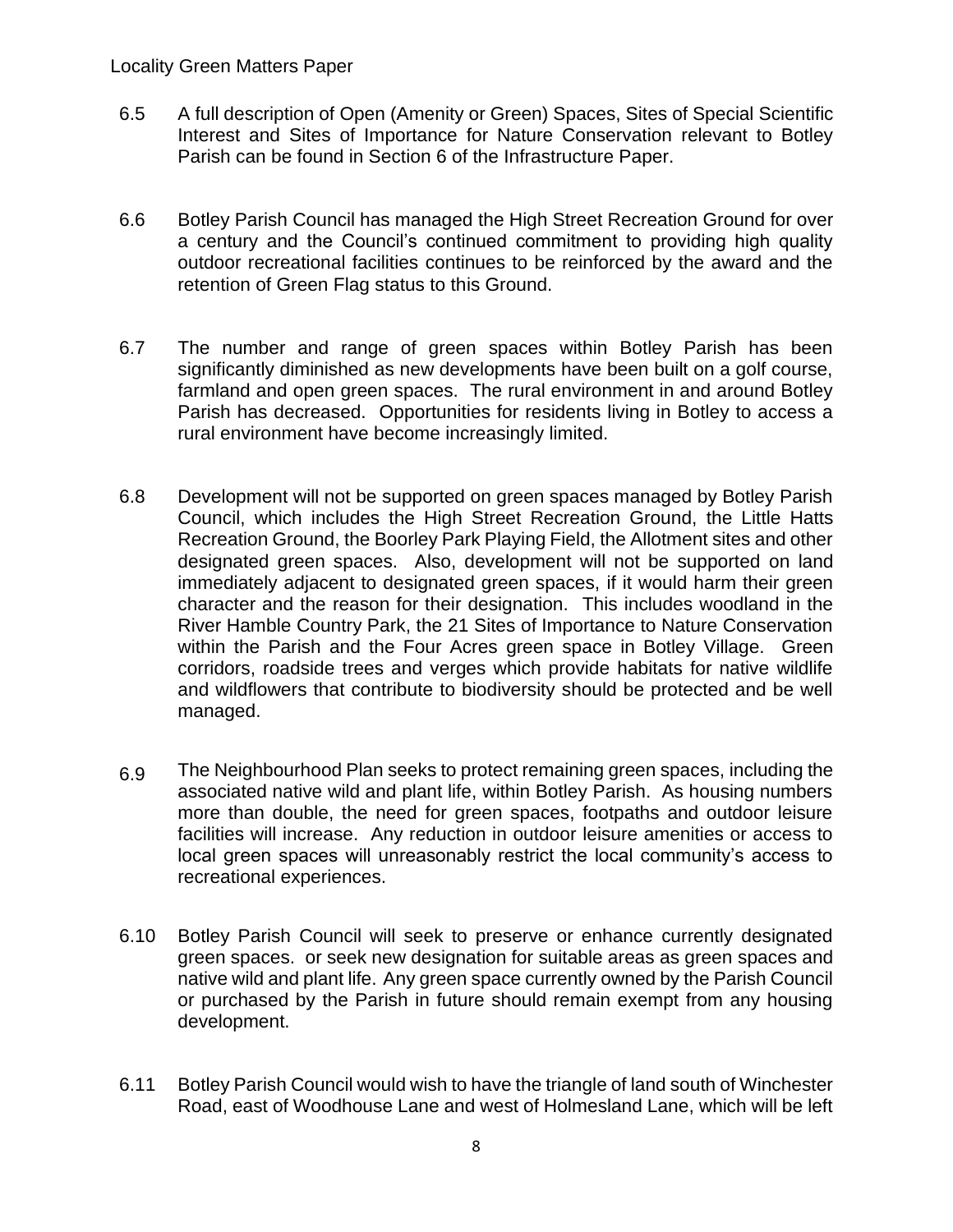after the Botley Bypass has been completed, identified as a green space with open access to the general public. This would require the agreement of the landowner, in this case Hampshire County Council, and designation as a green space by Eastleigh Borough Council. This area would offer opportunities for recreational and leisure activities, help preserve local wildlife and provide for carbon trapping, as well as preserving the separation of part of Botley from Hedge End.

6.12 Over the period of the Botley Neighbourhood Plan the Parish Council may be in a position to purchase small areas of land and designate these as green spaces. Any green space currently owned by or owned in the future by the Parish Council should remain exempt from any housing development.

### 6.13 Aims:

- a Work with Eastleigh Borough Council to ensure that areas of the Parish where the Borough recommended access standards for Amenity Spaces and Play Spaces for Children have not been achieved have appropriate plans in place to meet the standards;
- b With the help and support of the Hedge End, West End & Botley Local Area Committee fund the required works to enhance the Little Hatts Recreation Ground;
- c With the help of Eastleigh Borough Council ensure that as development occurs within the Parish the Borough standards for open spaces continue to be met;
- d Work with Hampshire County Council and Eastleigh Borough Council to have the triangle of land south of Winchester Road, east of Woodhouse Lane and west of Holmesland Lane designated as green space, and;
- e In the future and if the financial circumstances allow Botley Parish Council will consider the purchase of small parcels of land for designation as green spaces.

### **7 Tree planting & husbandry**

- 7.1 Botley Parish Council has an extensive stock of trees growing on Council owned or managed land. All the trees owned or managed by the Botley Parish Council are subjected to an annual independent inspection to check for defects or to discover if any individual tree presents a health and safety issue in respect of the general public.
- 7.2 The Parish Council has an annual budget for tree maintenance and a smaller annual budget for tree planting. Also, there is a tree planting reserve in case of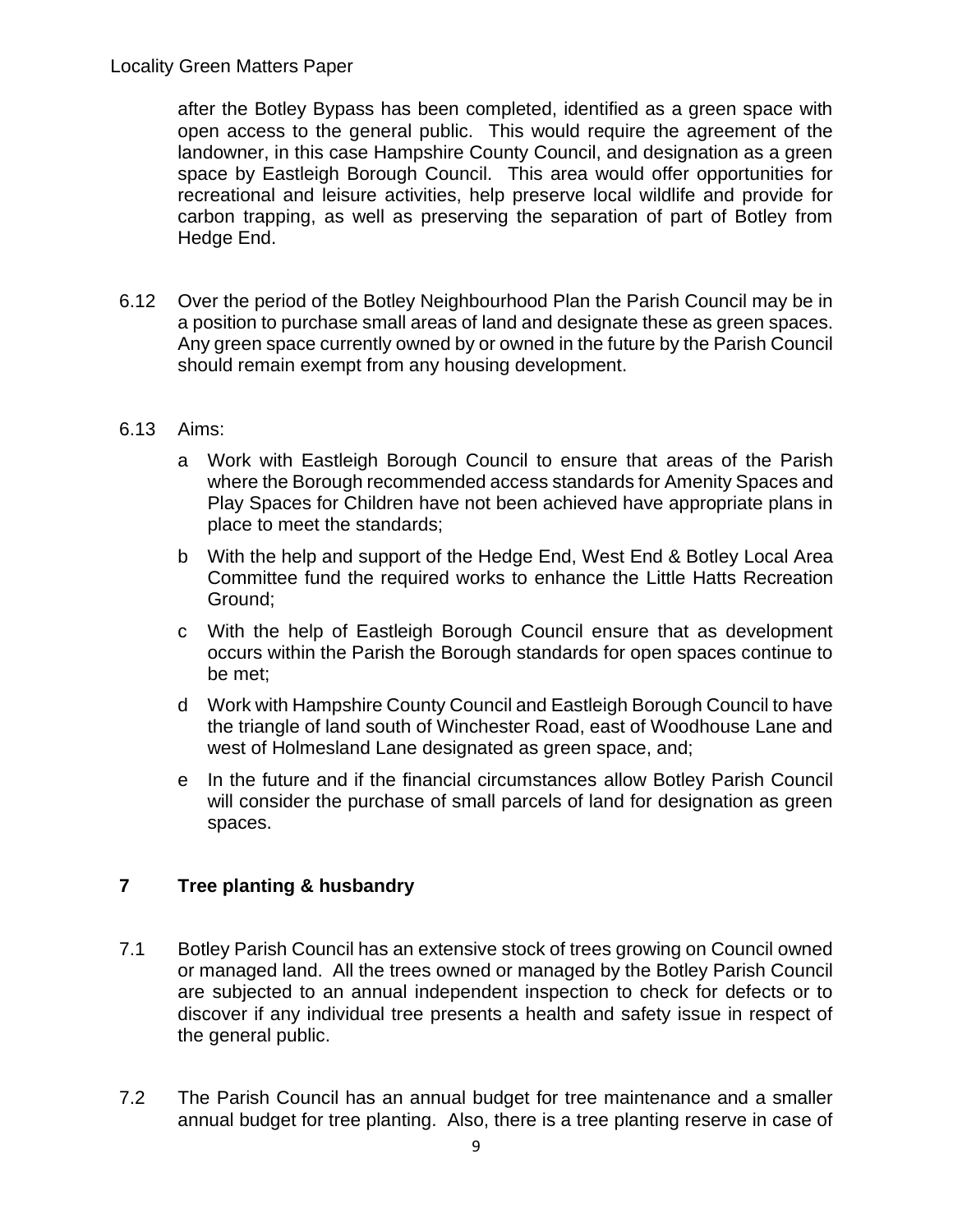loss of trees from extreme adverse weather or tree disease, for example Ash Dieback.

- 7.3 The Parish Council is committed to ensuring developers plant trees, shrubs and hedges where mature trees have been lost in the development or when this will enhance the local environment. Where trees are planted on developments or as replacements at the roadside use of species such as Flowering Cherry or Rowan is encouraged, as these can be more easily manage to avoid excessive size.
- 7.4 The Parish Council, often with the help of community groups like the Friends of Pudbrook and Friends of Little Hatts, maintains hedges, fences and boundaries found on Council property. There will be more of this type of work when the Council becomes responsible for the Boorley Park Recreation Ground.

#### **8 Parish resources for the maintenance of Green Spaces**

- 8.1 At present Botley Parish Council employs a full time Head Groundsman and a full time Assistant Groundsman. As new developments become established it is to be expected that that the Parish Council's Ground Maintenance responsibilities will increase.
- 8.2 It is likely that Botley Parish Council will take on the ground maintenance responsibilities linked to the Boorley Park playing fields. There may be other areas in Boorley Park, such as the allotments and play areas, where the Council, after discussions with Eastleigh Borough Council, may be prepared to take on an increased maintenance role. Such developments will obviously raise staffing, equipment, transport and storage issues for the Parish, together with a significant financial commitment.
- 8.3 As Botley Parish Council's maintenance responsibilities for open and outside spaces increase it is very likely that interest in the Hampshire County Council Lengthsman scheme will be revisited. The Scheme requires that at least two Parish Councils share the responsibilities and costs, with training provided by the County Council. A Lengthsman's responsibilities are linked to roadside and rights of way maintenance and involve cutting verges, maintaining ditches, cutting back trees, bushes and hedges and clearing pathways.
- 8.4 As new responsibilities are taken on by Botley Parish Council the range and value of grounds maintenance equipment will rise significantly. It is likely that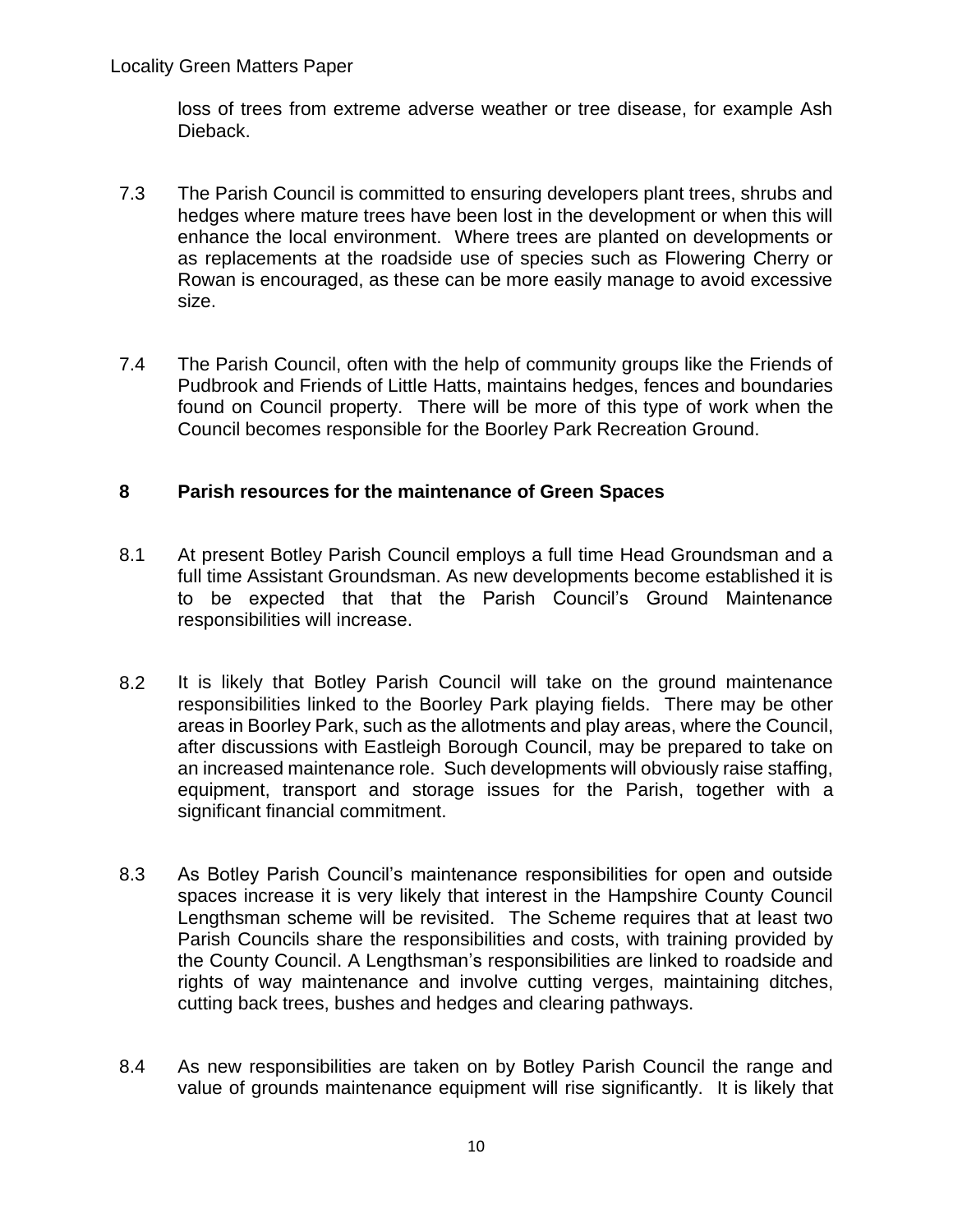there would be a need to provide either an enlarged or a new storage facility and this will present security and cost issues.

#### 8.5 Aim:

a Revisit the requirements for creating a Parish Lengthsman to see if this would help with roadside and rights of way maintenance.

### **9 Other Community comments on the local environment**

- 9.1 Some points were made in the 2016 Survey that were relevant to the Botley local environment. These were not related to the areas covered in paragraphs 5 to 12, so have been included below:
	- a The condition of the pavements and rights-of-way paths was felt to be poor by 40% of respondents and only 20% felt these were in good condition. Poor pavement and footpath condition are likely to reduce the use of walking as a means of transport as opposed to using a car.
	- b Light pollution, from exterior or security lighting, was a matter of concern for 31% but the generally overloaded and, in some areas failing, foul water drainage system in Botley Parish was a concern for 86% of respondents.
	- c Almost a half of respondents (47%) felt some of the green spaces should be used for green energy generation and only 23% disagreed with this suggestion.
	- d 77% of respondents agreed that all new dwellings should be built incorporating eco-friendly technology

### **10 Travel around Botley Parish**

- 10.1 In the 2016 Survey 82% of respondents were concerned about the levels of air pollution in the Parish
- 10.2 Research has identified the harmful impact fumes from petrol or diesel powered vehicles has on air quality and on human health. Air quality measurements performed by Eastleigh Borough Council have identified levels of Nitrogen Oxides on the A334 as it passes through Botley Village (the High Street) that are high but have not exceeded the Government target since 2014. Cleaner engine technology and increased use of electric vehicles will improve air quality throughout the Parish and additionally the opening of the Botley Bypass will reduce the level of air pollution along the High Street and Broad Oak. More detailed information about air pollution in Botley can be found in Section 21 of the Health & Wellbeing Paper and its Appendix, using the links shown below.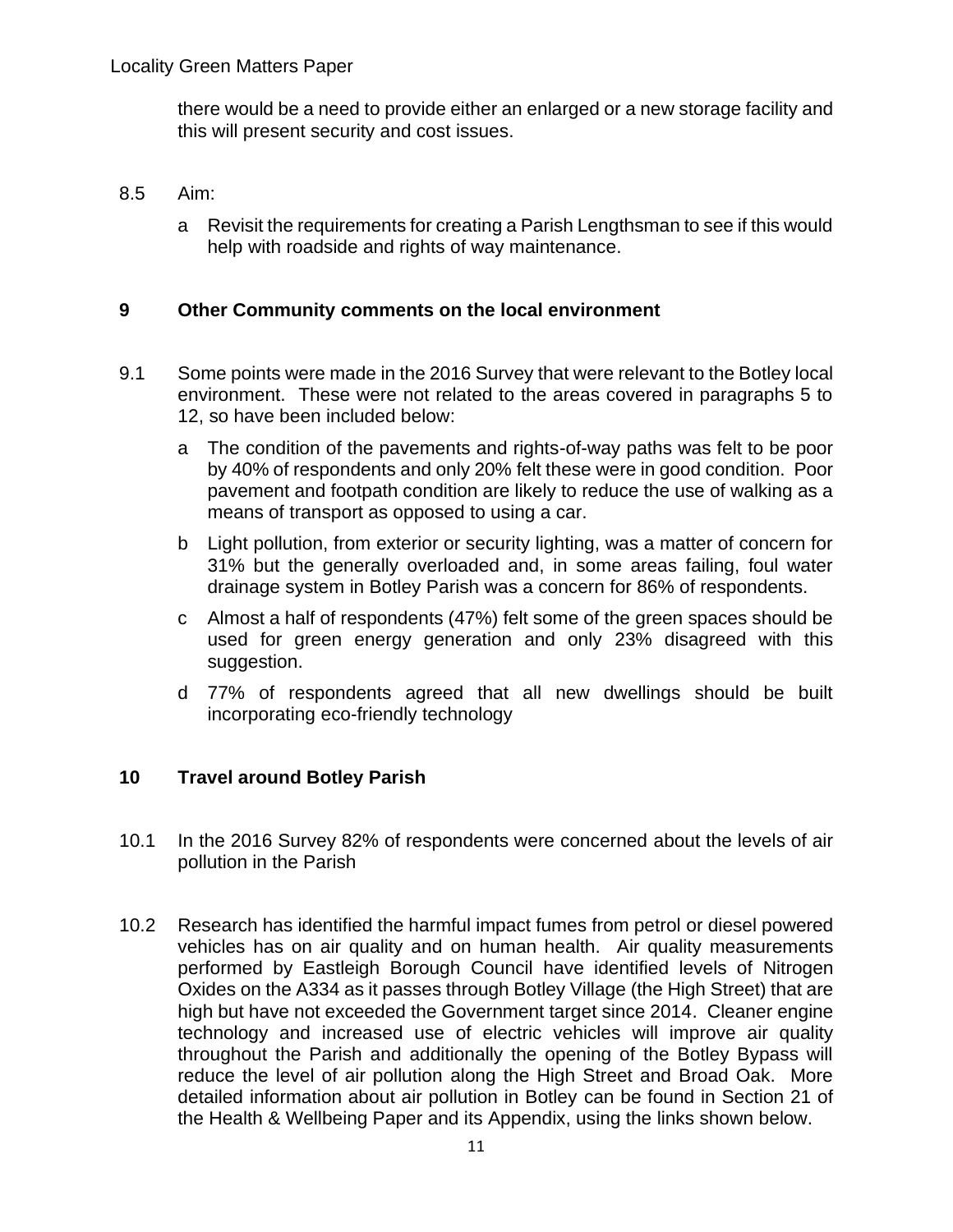[https://www.botley.com/np-evidence-base-2/send/84-np-evidence](https://www.botley.com/np-evidence-base-2/send/84-np-evidence-base/1114-health-wellbeing-paper)[base/1114-health-wellbeing-paper](https://www.botley.com/np-evidence-base-2/send/84-np-evidence-base/1114-health-wellbeing-paper) [https://www.botley.com/np-evidence-base-2/send/84-np-evidence](https://www.botley.com/np-evidence-base-2/send/84-np-evidence-base/1115-health-wellbeing-appendix)[base/1115-health-wellbeing-appendix](https://www.botley.com/np-evidence-base-2/send/84-np-evidence-base/1115-health-wellbeing-appendix)

- 10.3 Despite the improving pollution picture in Botley High Street there is no data concerning pollution in other areas of Botley Parish and residents remain concerned about increased pollution caused by traffic congestion, which may well worsen because of the increased vehicle numbers from the housing development in and close to the boundary of the Parish. Residents can report concerns about traffic congestion to Hampshire County Council or Eastleigh Borough Council by letter or by use of either of the Authority's web portals.
- 10.4 One particular area of concern is the potential for increased pollution from traffic turning into and leaving the Deer Park School on Woodhouse Lane and its impact on congestion on the Botley Bypass. Botley Parish Council would expect Eastleigh Borough Council to continue to monitor Nitrogen Dioxide levels for several years after the School opens and the current diffusion tube site appears suitable for this.
- 10.5 Although there will be many strands to reducing air pollution and decreasing Carbon Dioxide levels a reduction in the local use of cars in favour of walking or the use of bikes would be a significant step in the right direction. The 2016 Survey showed that a car was involved in travelling to work for 79% going to work and unfortunately also was involved 68% of trips to local amenities.
- 10.6 For more people to use a bike to reach local amenities would require significant improvement in the local footpath and cycleway network, which is consistent with the Eastleigh Borough Council's green strategy.Residents will only walk or cycle if the air quality and general environment is such that residents wish to use them.
- 10.7 Full details of current and proposed Footpaths, Bridleways and Cycleways within the Parish can be found in Section 7 of the Infrastructure Paper.
- 10.8 Unfortunately, the 2016 Survey showed that only 14% of respondents used the local bus service more often than monthly. Also, over 60% of respondents felt the frequency of the bus service was inadequate, that there were not enough bus routes and that the bus service finished too early in the evening.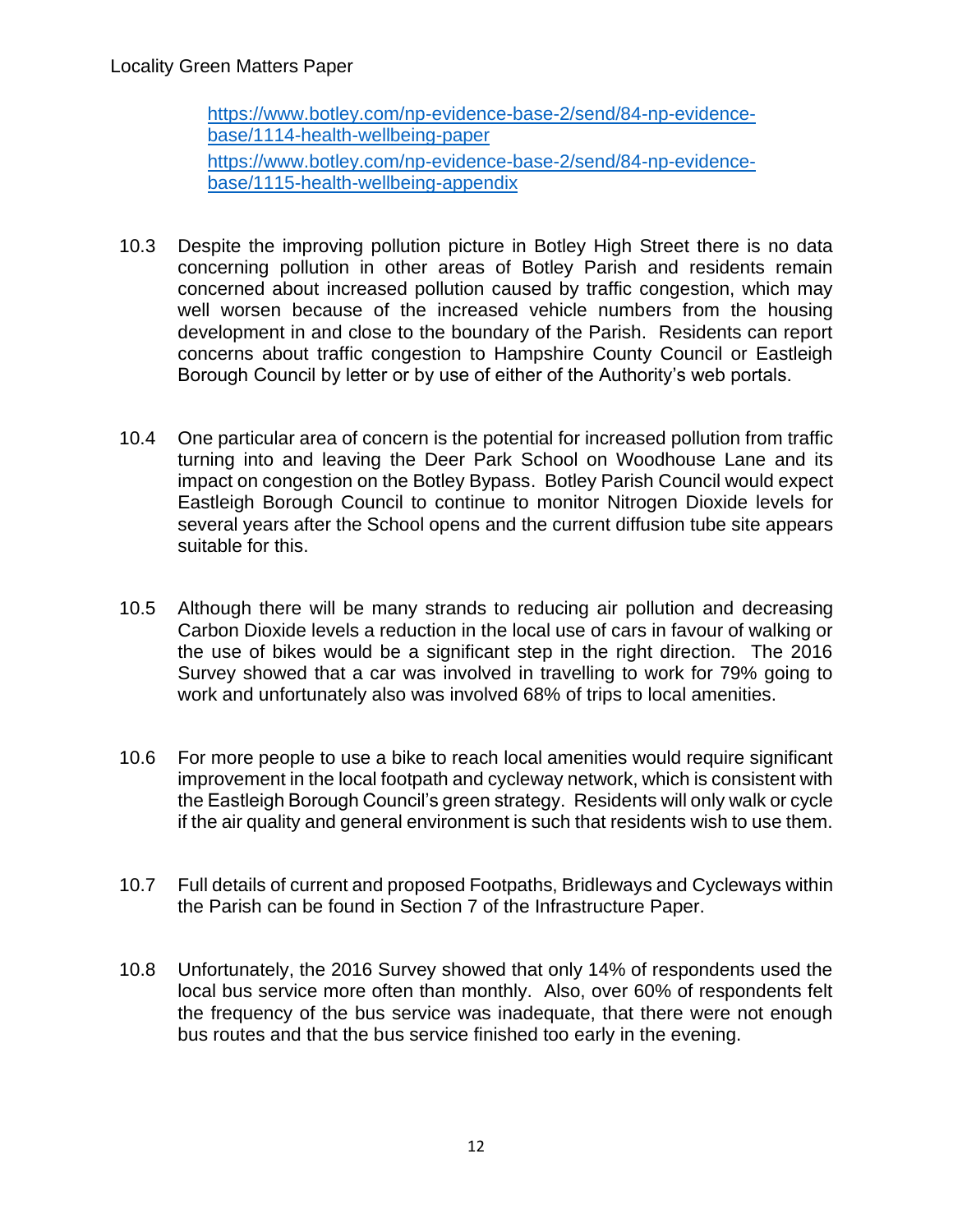- 10.9 Aims:
	- a Encourage better local bus services;
	- b Seek improvements in the local network of footpaths and cycleways to help a move away from car travel for local journeys; and
	- c Request that Eastleigh Borough Council continue to measure Nitrogen Dioxide levels on Woodhouse Lane around the entrance to Deer Park School.

### **11 Park & Stride**

- 11.1 Park and Stride venues act to limit traffic congestion outside educational facilities. Also, they make an important safety contribution by preventing illegal or unsafe parking near school entrances and reducing local air pollution. The car park at the Botley Centre is at present used as a Park & Stride venue for Botley Primary School. An additional benefit is the good use parents make of the children's play area and the High Street Recreation Ground at the end of the day.
- 11.2 Also, the Mortimer Road car park, which is closer to the Primary School, is used for school drop-off and collection parking. However, this car park is often full and this will become more noticeable when the Botley Medical Centre is running at full capacity and when some of the car park is lost if the Medical Centre building is expanded.
- 11.3 The creation of a suitable Park & Stride location close to the new Boorley Park Primary School will be provided by use of the Boorley Park Sports Pavilion car park.
- 11.4 The Botley Parish Council has concerns over the limited parking and drop-off space at the proposed Boorley Park Nursery School site. These concerns appear to be shared by Hampshire Highways. In the Council's view the unused area of land at the edge of the site with the vehicle entry point would resolve this concern. The ownership of this piece of land is unclear and does not appear to be within the land area relating to the planning application.
- 11.5 Aims:
	- a Botley Parish Council to agree to the use of the Boorley Park Sports Pavilion car park as a Park & Stride area, and;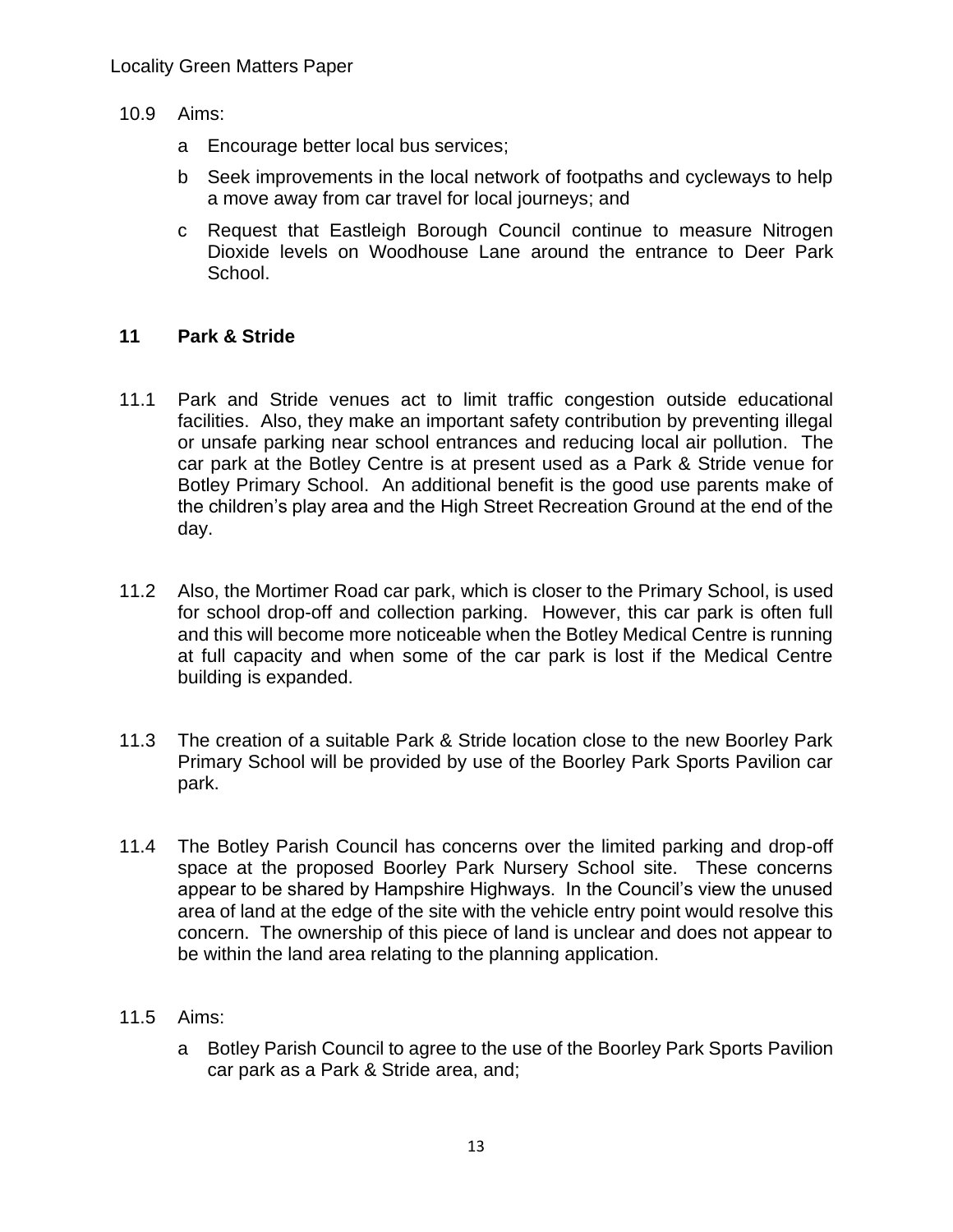b Botley Parish Council to work with Eastleigh Borough Council and the developers of the proposed Boorley Green Nursery School to increase the area available for parking and drop-off.

# **12 Electric vehicle charging points**

- 12.1 The Parish Council will install electric vehicle charging points at the Botley Centre, the Boorley Park Community Centre and the Boorley Park Sports Pavilion.
- 12.2 The Parish Council will work with Eastleigh Borough Council to install electric vehicle charging points at the Mortimer Road car park.
- 12.3 The Parish Council will encourage larger retail business sites, for example the Cooperative Garage, the Dolphin Public House, the Botley Mills, the Hillier's site to install electric vehicle charging points.
- 12.4 During the development of the Village Square the Parish Council will work with Hampshire Highways to install electric vehicle charging points in the Square.
- 12.5 The Parish Council will encourage residents with electric vehicles to consider the Electric Vehicle Home Charging Scheme, which subsidises 75% of the cost of buying and installing a home recharging station up to £350 including VAT. A link to further information on this Scheme is shown below. Also, residents should consider home solar panel electric vehicle charging points, where up to £350 can be claimed using the Home Charging Scheme and a link to further information is shown below.

<https://www.theecoexperts.co.uk/electric-vehicles/homecharge-scheme> <https://www.theecoexperts.co.uk/electric-vehicles/solar-charging>

- 12.6 The Parish Council expects Eastleigh Borough Council to make it a requirement of all new planning approvals for dwellings that provide off-road parking to have suitable electric vehicle charging stations.
- 12.7 Aims:
	- a The Parish Council will install electric vehicle charging points at appropriate locations on Council owned property;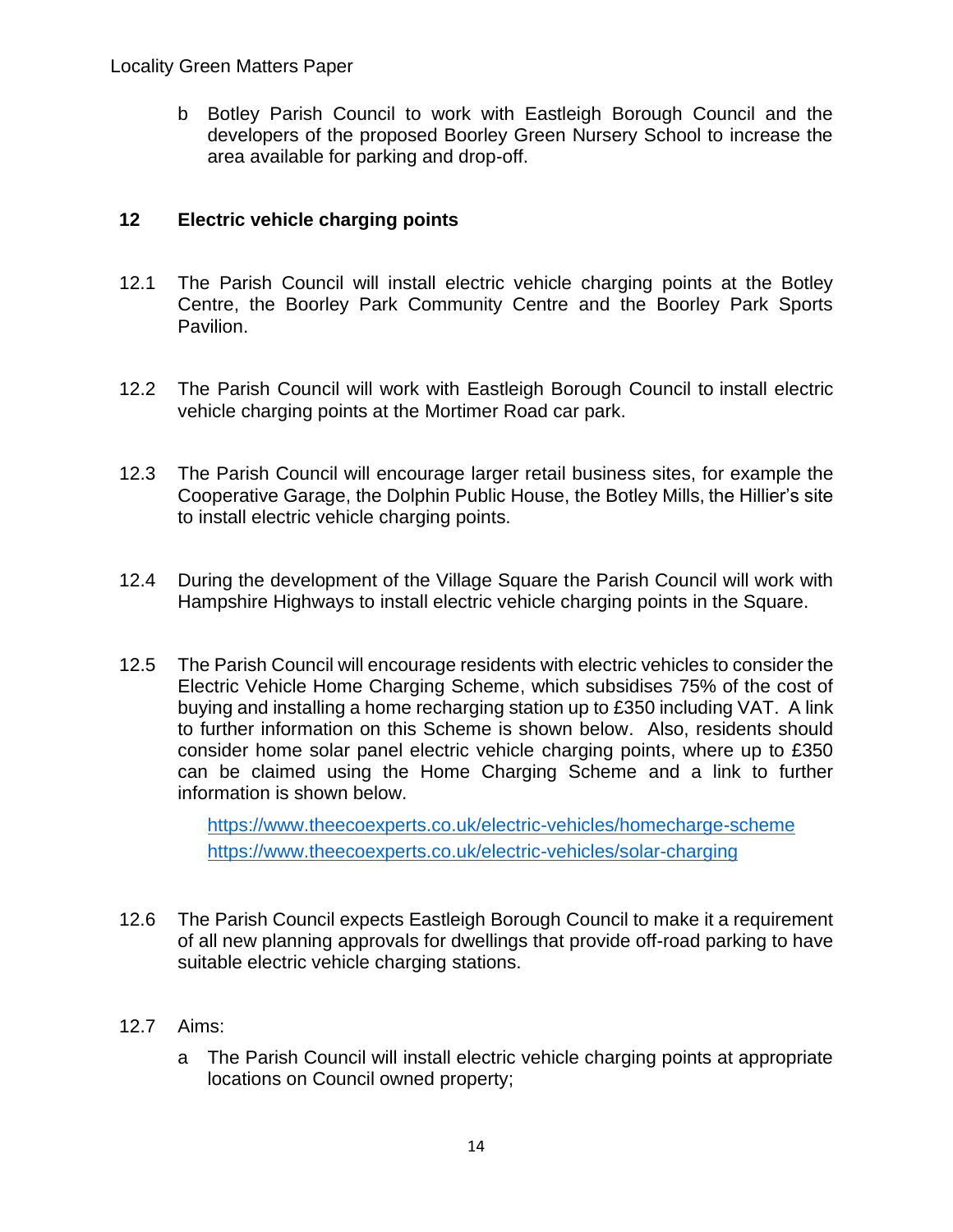- b The Parish Council will work with Eastleigh Borough Council and larger business site owners to install electric vehicle charging points, and;
- c The Parish Council will work with Hampshire Highways to install electric vehicle charging points during the development of the Village Square.
- d Eastleigh Borough Council to make it a requirement of all new planning approvals for dwellings that provide off-road parking to have suitable electric vehicle charging stations.

# **13 Recycling and Waste Bins**

- 13.1 Botley Parish Council and the local community support recycling, as it is an environmentally friendly activity. At present Eastleigh Borough Council Waste Services collect general household and recyclable waste on an alternating fortnightly basis, there is an opportunity for food waste to be collected on a weekly basis and there is a chargeable garden waste collection. The Parish would support moves to extend the range of materials to be recycled and particularly for a wider range of plastic waste materials to be collected in the green recycling bins by Eastleigh Borough Council Waste Services for processing by one of the two Hampshire County Council Material Recovery Facilities located in Portsmouth and Alton.
- 13.2 More information concerning Eastleigh's Waste & Recycling Policy and on Hampshire County Council's Waste Policy can be found using the links below.

[https://www.eastleigh.gov.uk/media/5511/domestic-waste-and-recycling](https://www.eastleigh.gov.uk/media/5511/domestic-waste-and-recycling-policy.pdf)[policy.pdf](https://www.eastleigh.gov.uk/media/5511/domestic-waste-and-recycling-policy.pdf) <https://www.hants.gov.uk/wasteandrecycling/whattodowithwaste/yourwaste>

- 13.3 There are recycling bins sited within the Parish in the Botley Centre car park, in the Mortimer Road car park and on the Cooperative Garage forecourt. Other sites just outside the Parish boundary are in the Norman Rodaway Pavilion car park on Heathhouse Lane just to the north of the Parish boundary, in the Hedge End Cooperative store car park and in the Sainsbury's Superstore car park close to junction 7 of the M27. As development sites extend in areas such as Boorley Park and Boorley Gardens there will need to be additional recycling collection points.
- 13.4 The nearest Hampshire County Council Waste Recycling Centre is in Shamblehurst Lane, just over 1 mile to the west of the Parish boundary. There are other reasonably close sites in Netley and Horton Heath. It is unfortunate that there is a charge to deposit earth, stone or brick waste and it is quite possible that this has contributed to the increase in fly tipping. Another change that might